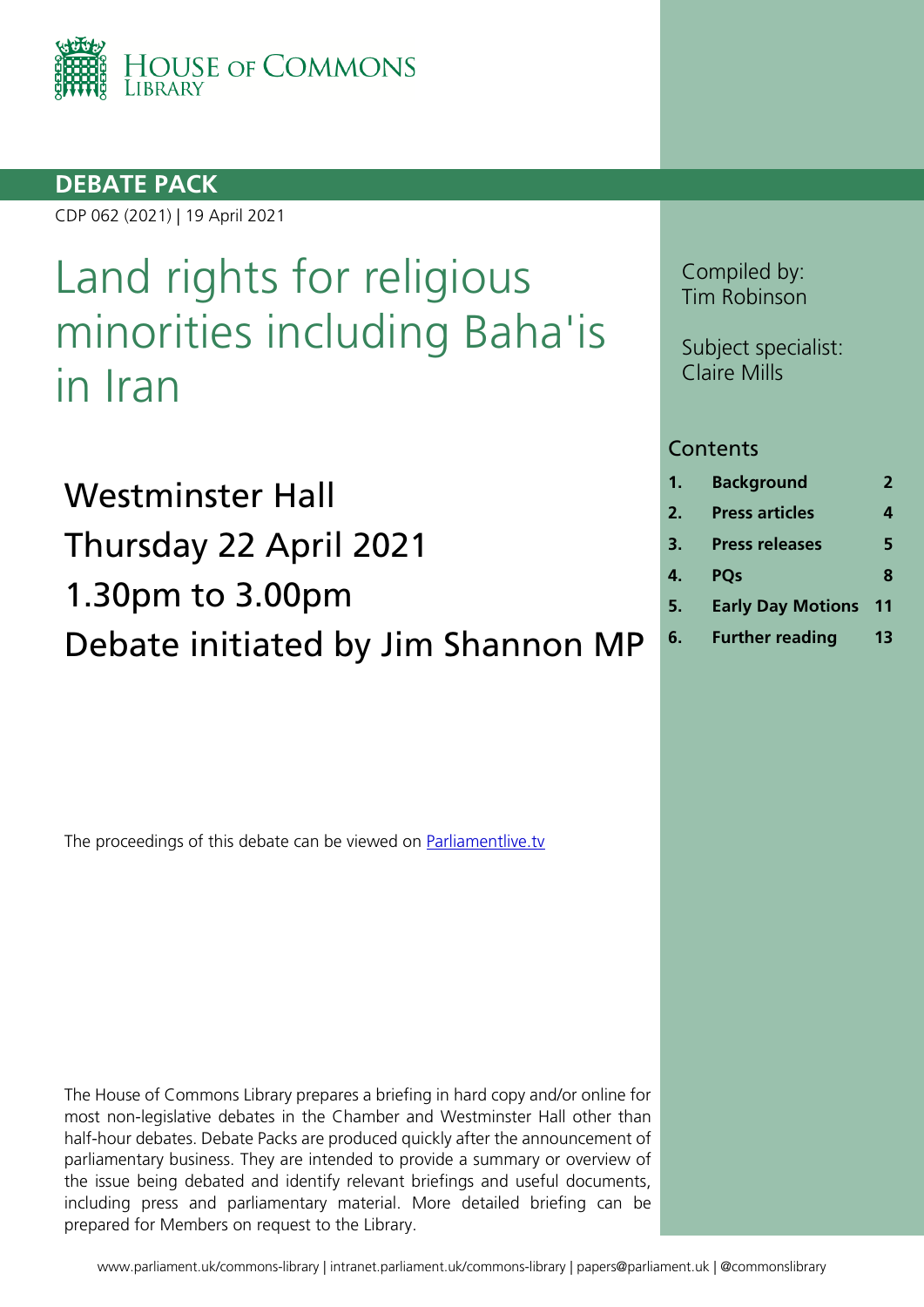# <span id="page-1-0"></span>1. Background

Iran has been an Islamic republic since 1979, when the previous, pro-Western regime was overthrown. The constitution stipulates Shia Islam to be the official religion and that the official interpretation of Sharia law is the basis of the legal system. The constitution does set out Zoroastrians, Jews, and Christians (excluding converts from Islam) as being accepted religious minorities although in practice they, along with other religious minorities, are widely suppressed.

One such minority is the 350,000-strong community of Baha'is, who form Iran's largest non-Muslim religious minority. The Baha'i faith is not recognised in the Iranian constitution and Baha'is are considered to be "unprotected infidels" according to the [2019 annual report of the UN](https://undocs.org/pdf?symbol=en/A/74/188)  [Special Rapporteur to Iran.](https://undocs.org/pdf?symbol=en/A/74/188) As such they have been a particular target for repression, persecution and victimisation over the last 40 years. Hundreds have been executed or imprisoned for their religious beliefs. Baha'is may not establish places of worship, schools, or any independent religious associations and are denied the right to higher education and prevented from finding work. They are barred from the military and denied public sector jobs and pensions. They are subject to arbitrary shop closures, unfair dismissal from employment and the confiscation of businesses, property and land. They also have no right to inherit property and the government does not recognise Baha'i marriages.

In recent years, Baha'is in Iran have faced increasingly harsh treatment. Attacks on private homes, businesses, and personal and community property are reported to be increasing. Baha'i cemeteries have also been desecrated and seized. In January 2021, the UN Special Rapporteur on the situation of human rights in the Islamic Republic of Iran, Javaid Rehman, published a [report o](https://undocs.org/en/A/hrc/46/50)utlining current human rights concerns in the country.

Among other issues, the Special Rapporteur noted deep concern that discrimination against ethnic and religious minorities persists, including forced evictions and land confiscation in minority areas. In 2020 hundreds of people were reportedly arrested for resisting land confiscation and house demolitions, despite presenting evidence of ownership. The report notes that in November 2020 over 100 Iranian security agents undertook raids, without cause, against Baha'is, reportedly demanding deeds and confiscating items.

This has led to longer term fears of the widespread and unlawful seizure of Baha'i owned property. In a [statement to the UN Human Rights](https://www.ohchr.org/en/NewsEvents/Pages/DisplayNews.aspx?NewsID=26869&LangID=E)  [Council](https://www.ohchr.org/en/NewsEvents/Pages/DisplayNews.aspx?NewsID=26869&LangID=E) in March 2021, Javaid Rehman, stated: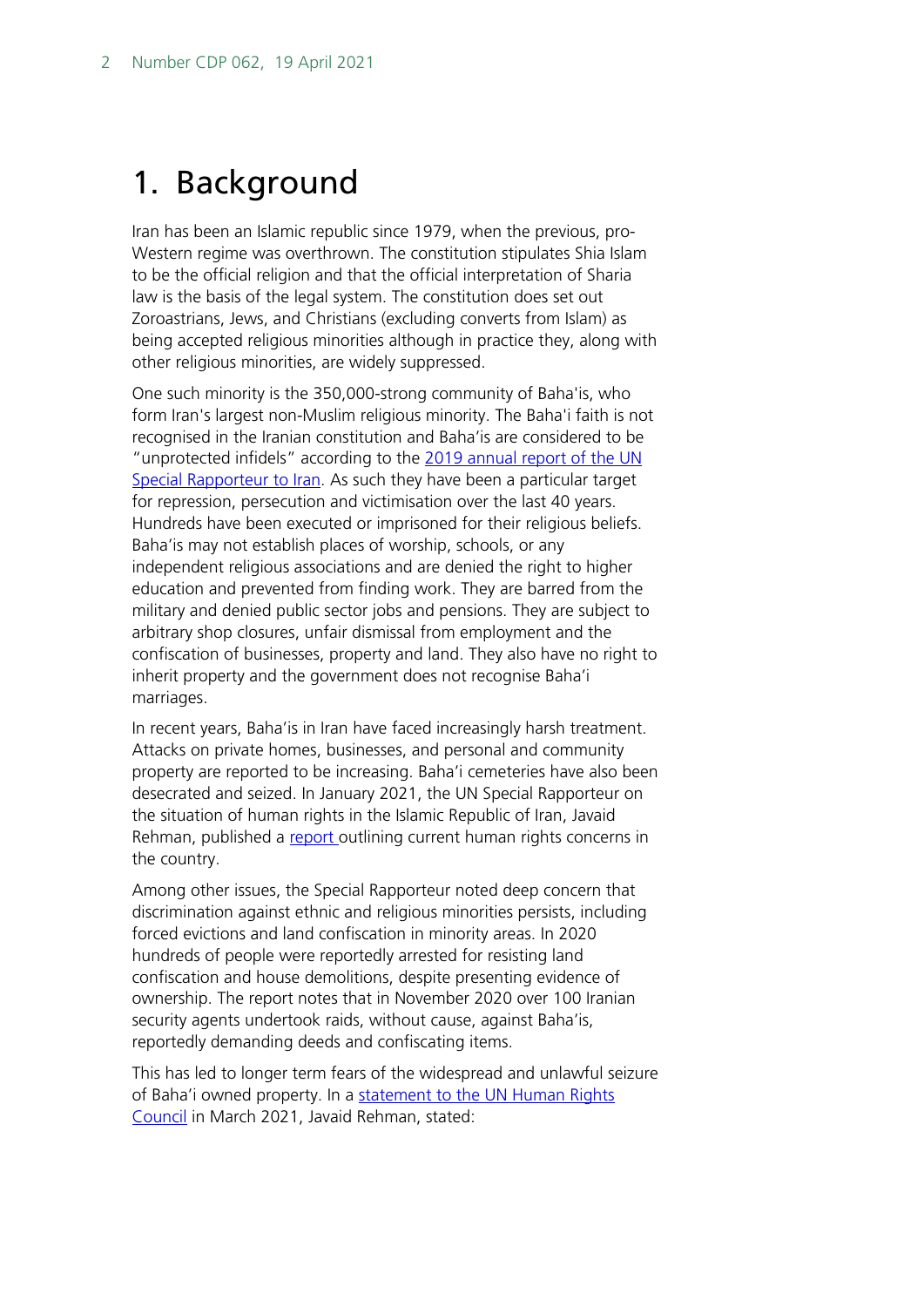I am disturbed at the harassment, arbitrary arrests and imprisonments of religious minorities, particularly members of the Baha'i faith who have experienced a new wave of house raids and land confiscations in recent months.

A [global campaign c](https://www.youtube.com/watch?v=-TWoyFUzUIE)alling for the end to the persecution of the Baha'is and the return of ancestral lands that were confiscated by an Iranian constitutional court in August 2020, has also been gaining international support in the last few months.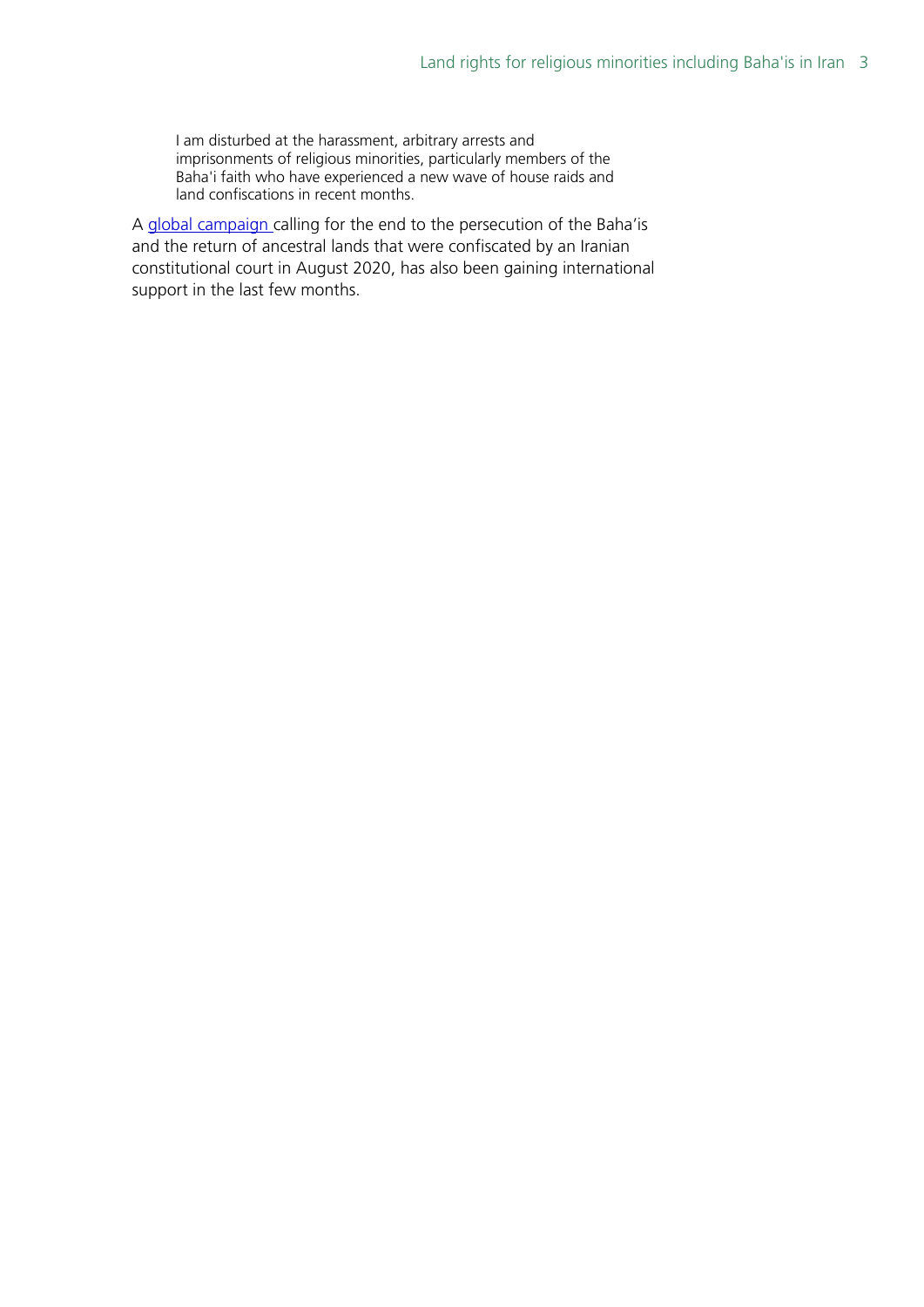# <span id="page-3-0"></span>2. Press articles

The following is a selection of press and media articles relevant to this debate.

Please note: the Library is not responsible for either the views or accuracy of external content.

#### **Baha'i in Iran — [repressed and persecuted by the state](https://www.dw.com/en/bahai-in-iran-repressed-and-persecuted-by-the-state/a-56803811)**

Deutsche Welle 8 March 2021

**[Unprecedented reaction makes voice of persecuted Bahá'ís in an](https://news.bahai.org/story/1495/)  [Iranian village global](https://news.bahai.org/story/1495/)** Iran Press Watch 7 March 2021

### **[Baha'is in Ivel, Iran, Have No Right to Property](http://iranpresswatch.org/post/21845/bahais-ivel-iran-no-right-property/)**

Iran Press Watch 10 February 2021

**[Home raids across Iran indicate alarming increase in human rights](https://www.bic.org/news/home-raids-across-iran-indicate-alarming-increase-human-rights-violations-against-bahais-says-bahai-international-community)  [violations against Baha'is, says Baha'i International Community](https://www.bic.org/news/home-raids-across-iran-indicate-alarming-increase-human-rights-violations-against-bahais-says-bahai-international-community)** Bahá'í International Community 30 November 2020

**[Persecution of Iran's Baha'is ramped up: threats to "uproot",](https://www.globenewswire.com/news-release/2020/06/10/2046440/0/en/Persecution-of-Iran-s-Baha-is-ramped-up-threats-to-uproot-prison-sentences-and-psychological-pressures.html)  [prison sentences and psychological pressures](https://www.globenewswire.com/news-release/2020/06/10/2046440/0/en/Persecution-of-Iran-s-Baha-is-ramped-up-threats-to-uproot-prison-sentences-and-psychological-pressures.html)**

Global News Wire 10 June 2020

### **[Iran's ongoing war against its religious minorities](https://www.opendemocracy.net/en/north-africa-west-asia/irans-ongoing-war-against-its-religious-minorities/)**

Open Democracy Haidar Khezri 24 February 2020

**[Unrecognized Minorities in Iran Must Now Hide Religion to](https://iranhumanrights.org/2020/01/bahais-unrecognized-minorities-in-iran-must-now-hide-religion-to-obtain-government-id/)  [Obtain Crucial Government ID](https://iranhumanrights.org/2020/01/bahais-unrecognized-minorities-in-iran-must-now-hide-religion-to-obtain-government-id/)**

Center for Human Rights in Iran 27 January 2020

# **[Who are the Baha'is and why are they so persecuted?](https://theconversation.com/who-are-the-bahais-and-why-are-they-so-persecuted-84042)**

The Conversation Zackery M. Heern 1 December 2017

# **[Khamenei controls massive financial empire built on property](https://www.reuters.com/investigates/iran/#article/part1)  [seizures](https://www.reuters.com/investigates/iran/#article/part1)**

Reuters Steve Stecklow, Babak Dehghanpisheh and Yeganeh Torbati 11 November 2013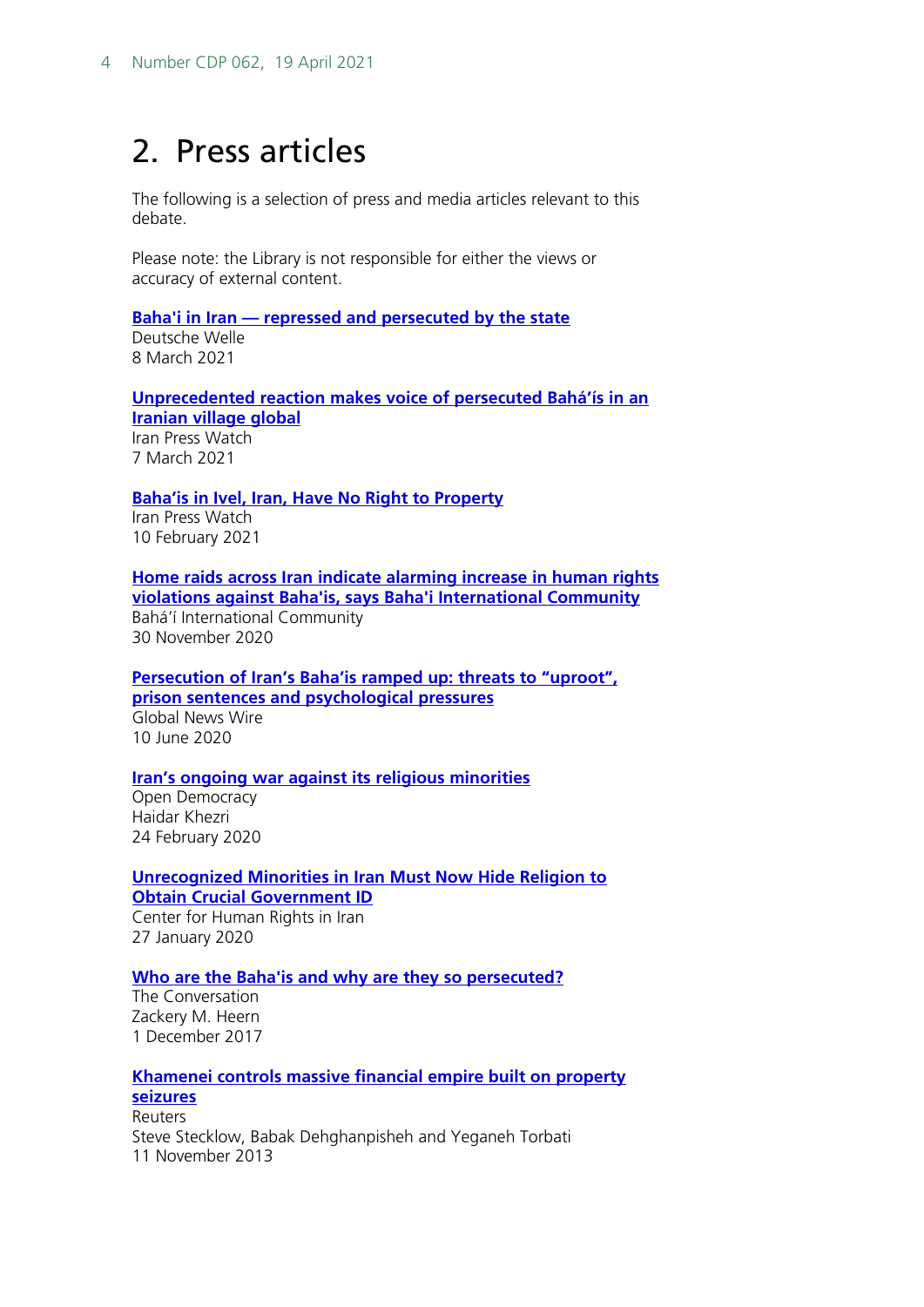# <span id="page-4-0"></span>3. Press releases

### **Iran: Leaked document [reveals plans to intensify suppression of](https://www.fidh.org/en/region/asia/iran/iran-leaked-document-reveals-plans-to-intensify-suppression-of-baha)  [Baha'is and other religious minorities](https://www.fidh.org/en/region/asia/iran/iran-leaked-document-reveals-plans-to-intensify-suppression-of-baha) International Federation for Human Rights 9 March 2021**

The League for the Defence of Human Rights in Iran (LDDHI) has received a copy of the [minutes](https://www.fidh.org/IMG/pdf/doc-eng.pdf) of a "top confidential" meeting held on 21 September 2020 in the city of Sari, Mazandaran Province, during which a high-level government commission decided to significantly increase the repression of religious minorities not recognised by the Islamic Republic's Constitution, in particular the Baha'is.

The 13 October 2020 expropriation of 27 Baha'i farming families in Ivel Village, which falls under the administration of the city of Sari, might have been one immediate outcome of this meeting. According to the minutes of the meeting, the Commission on Ethnicities, Sects and Religions in Sari was attended by representatives of 19 various governmental security and Intelligence organisations and aimed "to review the latest status of the Dervishes and the subversive Baha'i sect."

The meeting concluded with an agreement "to rigorously control the movements of the subversive Baha'i sect and the Dervishes" and "to adopt a detailed plan in regard to cultural and educational institutions."

Furthermore, the participants took the decision to control all activities of the Baha'i community, and to instruct education officials to "identify and oversee" Baha'i students, and to "bring them back" to Islam.

"These measures reflect the Iranian government's intensifying persecution against followers of the Baha'i faith. In contravention of Iran's international legal obligations, the authorities consider them heretics, ban their religion, and view the practice of the Baha'i faith as a subversive act," said LDDHI president and FIDH Honorary President Karim Lahidji.

LDDHI and FIDH call on the international community to urge Iranian officials, in bilateral and multilateral meetings, to respect the right to freedom of religion or belief in Iran, in accordance with the country's legal obligations under Article 18 of the International Covenant on Civil and Political Rights (ICCPR), to which Iran is a state party.

# **Background**

The Baha'i faith is not recognised under the Iranian Constitution. Over 200 of its followers were executed after the 1979 Islamic revolution, while others were assassinated. Its followers are persecuted, arrested, frequently face judicial harassment and unfair prosecution, and are occasionally victims of extrajudicial killings [1], because of their faith.

Followers of the Baha'i faith are deprived of higher education, and persecuted in schools. They are prohibited from seeking employment in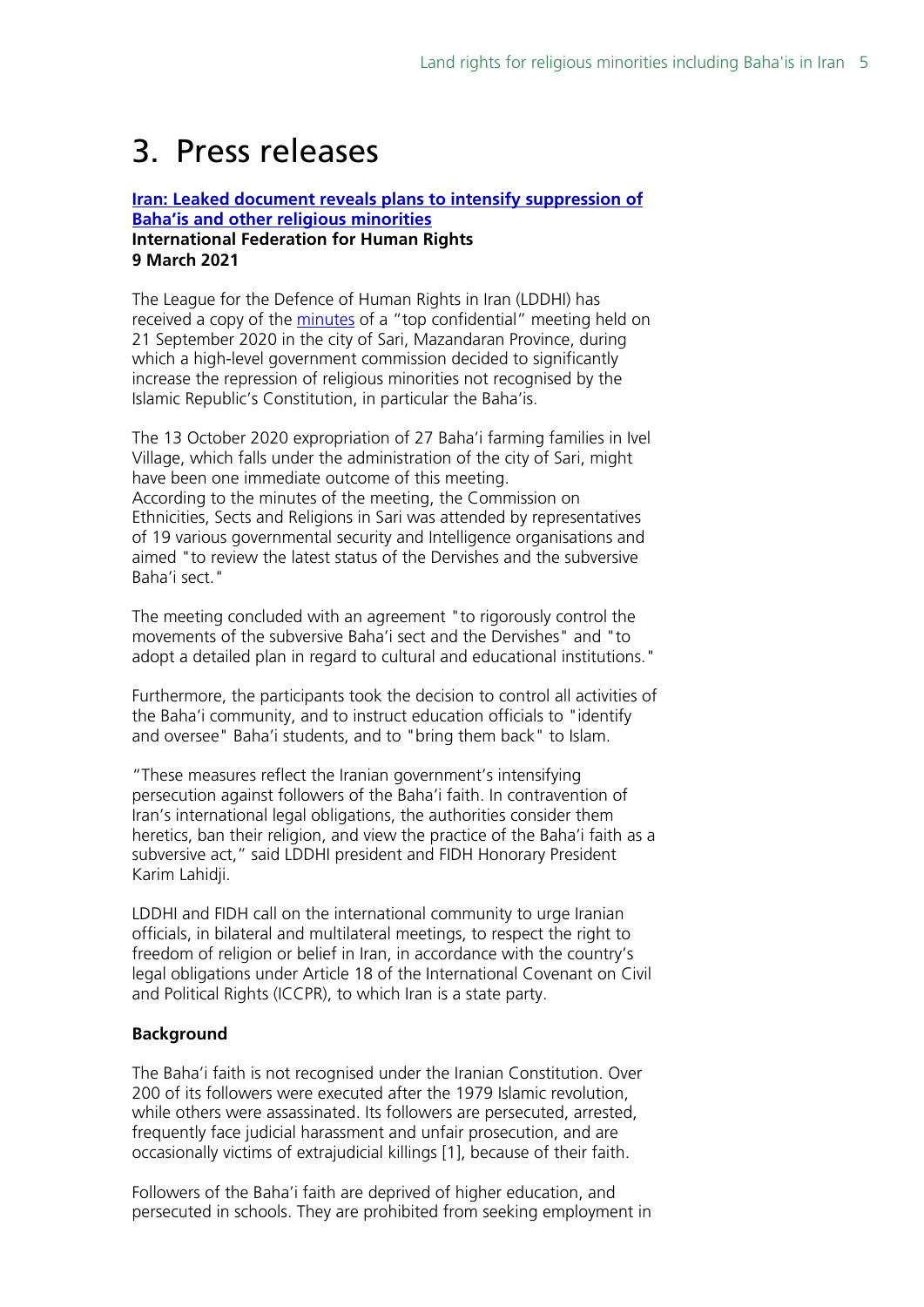the public sector and their private businesses are subject to various types of unfair legal pressure and brutal administrative closures. In addition, private companies that employ Baha'is face great pressure from the authorities.

# **[UK joins international community in calls to stop persecution of](https://www.publicaffairs.bahai.org.uk/single-post/press-release-uk-joins-international-community-in-calls-to-stop-persecution-of-baha-is-in-ivel-iran)  [Baha'is in Ivel, Iran](https://www.publicaffairs.bahai.org.uk/single-post/press-release-uk-joins-international-community-in-calls-to-stop-persecution-of-baha-is-in-ivel-iran) UK Baha'i Office of Public Affairs 16 February 2021**

The Baha'is of Iran have attracted support from the UK and officials across the globe in response to Iranian authorities confiscating Baha'i owned land on religious grounds.

Lord Ahmad of Wimbledon, Minister of State Foreign Commonwealth& Development Affairs, had added his voice to the chorus of voices expressing concern at the treatment of the Baha'is.

In a [tweet,](https://twitter.com/tariqahmadbt/status/1360350085951946760) he said: "The UK is deeply concerned by reports of expropriation & repossession of land owned by Baha'i communities in Ivel. This follows a worrying escalation in long-standing persecution against religious minorities in Iran. We will always stand up for people of all faiths & beliefs."

Shaykh Ibrahim Mogra, Imam of Leicester and Chair of the Virtue Ethics Foundation, also released a [statement.](https://www.publicaffairs.bahai.org.uk/single-post/shaykh-ibrahim-mogra-statement-on-persecution-of-bah%C3%A1-%C3%ADs-in-ivel) In it he said:

"I am greatly alarmed to learn about the prejudicial ruling of two courts in the Islamic Republic of Iran confiscating land belonging to the Baha'is in the rural village of Ivel

 $\left[\ldots\right]$ 

Islam does not permit a government to confiscate land from citizens just because they follow a different religion or ideology [...] the verdicts must be confronted and overturned."

In a final ruling in October 2020, two courts in Iran used Article 49 of the Iranian constitution to justify the seizure of farmland belonging to the Baha'is in Ivel, a village in the north of Iran. The confiscations, which have occurred solely on religious grounds, have left dozens of families internally displaced and economically impoverished.

The Baha'is' lawyers were given no opportunity to see court documents to prepare a defence or to present any arguments. This case could set an alarming precedent in nullifying Baha'is' right to ownership of land.

This is the latest in a pattern of persecution for the Baha'is in Ivel. The community has experienced attacks on their properties, arson, imprisonment, and expulsion. [Numerous official documents](https://iranbahaipersecution.bic.org/taxonomy/term/832) reveal religious prejudice as the motive behind land confiscations. Some records show that Baha'is have been told their properties would be returned if they convert to Islam.

Others across the world have supported the Baha'is in Ivel. The former Canadian Prime Minister, Brian Mulroney, is among a group of more than 50 high-ranking legal professionals who have written an [open](https://openletter-ivelbahais.ca/?fbclid=IwAR2ENlsK9CYrybzeUXjc72vy_-8aasY0DFwcgvf_e4dOfm50vCraB2oJc1k)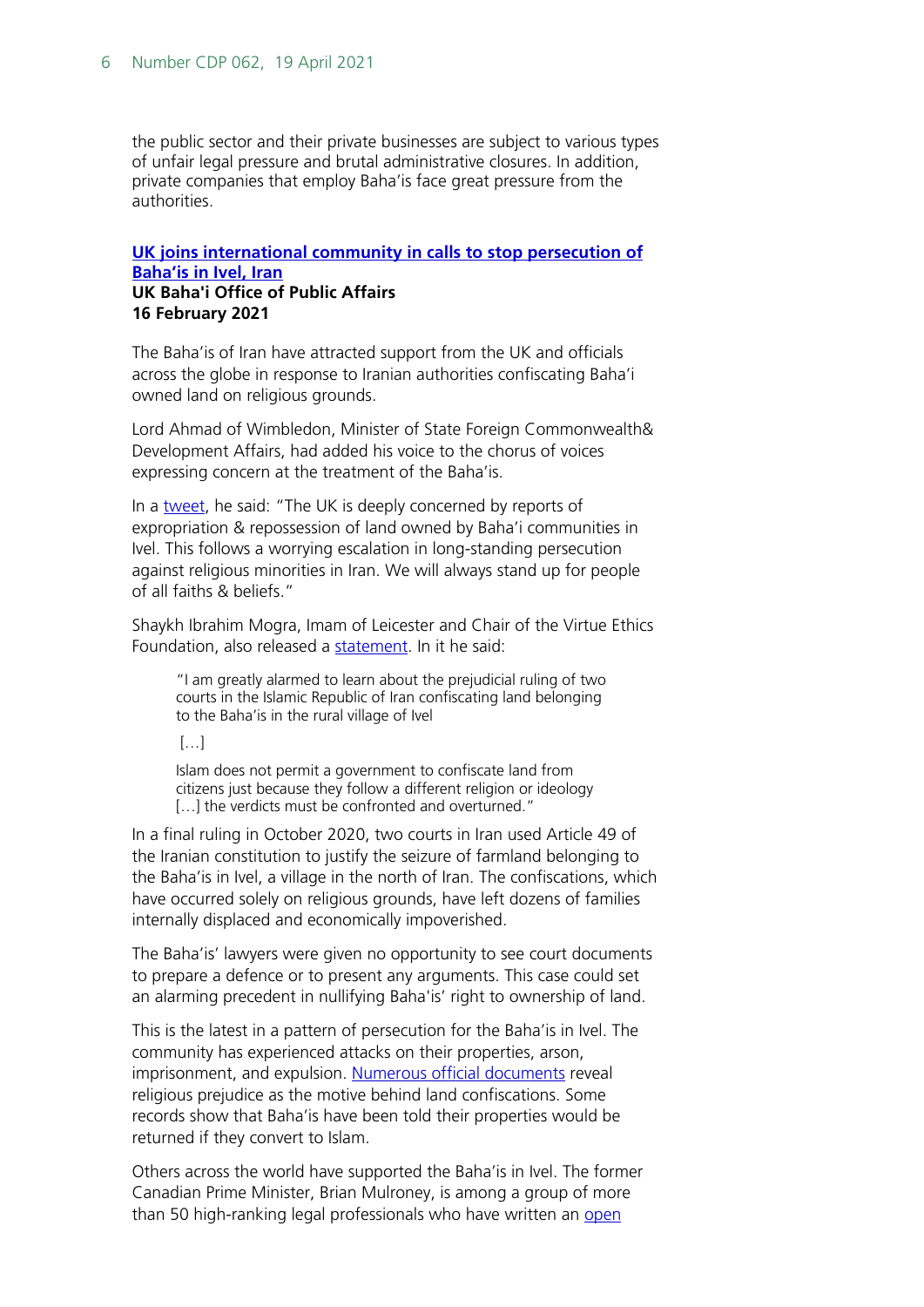[letter](https://openletter-ivelbahais.ca/?fbclid=IwAR2ENlsK9CYrybzeUXjc72vy_-8aasY0DFwcgvf_e4dOfm50vCraB2oJc1k) to Iran's Chief Justice, Ibrahim Raisi. The letter condemns the court ruling to confiscate Baha'i properties in Ivel, and the "new and intense" violations against the Baha'i community.

"Under the current Iranian government, Baha'is have experienced home raids, attacks on properties, confiscation of possessions, dismissals from employment, denial of access to higher education, imprisonment, and execution. Baha'is have sought legal remedies, but to little avail." The letter states.

It goes on: "The 2020 rulings now establish a dangerous constitutional precedent of judicially sanctioned confiscation that nullifies legitimate property interests based only on the owners' religious affiliation, thus departing not only from international human rights standards but also from the text and intent of the Iranian constitution itself."

Germany's Federal Government Commissioner for Global Freedom of Religion issued a [press release](https://iran.bahai.de/wp-content/uploads/2021/01/2021_01_1520Press20Realease20Baha27i20Iran_web.pdf) calling on the Iranian government "to recognise the Baha'is as a religious community and respect the rights of all religions". Officials, including politicians, from [Brazil,](https://twitter.com/freianastaciopt/status/1356947631474434050) [Sweden,](https://twitter.com/annikabendavid) and [Canada](https://twitter.com/MarcGarneau/status/1352612599154827266) have also expressed their support for the Baha'is in Ivel.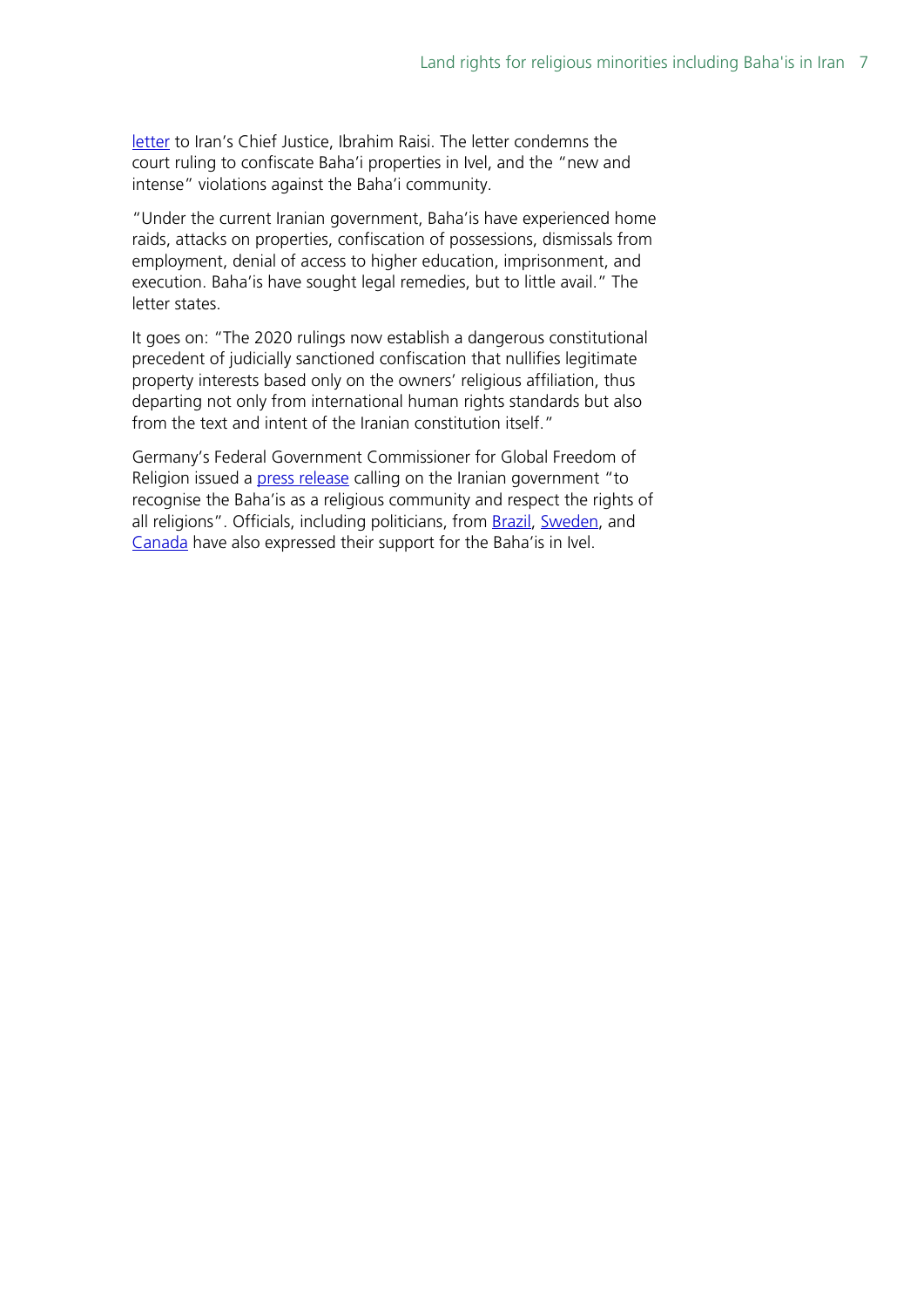# <span id="page-7-0"></span>4. PQs

**[Iran: Religious Freedom](http://www.parliament.uk/written-questions-answers-statements/written-question/commons/2021-03-23/174302) 01 Apr 2021 | 174302**

### **Asked by: Imran Ahmad Khan**

To ask the Secretary of State for Foreign, Commonwealth and Development Affairs, what recent steps his Department has taken to support freedom of religion in Iran.

### **Answering member: James Cleverly | Foreign, Commonwealth and Development Office**

The UK is committed to defending freedom of religion or belief (FoRB) for all, and promoting respect between different religious and nonreligious communities. Promoting the right to FoRB is one of the UK's longstanding human rights priorities.

The Baha'i community in Iran continue to be systematically discriminated against, harassed, and targeted. We have repeatedly raised these persistent human rights violations with Iran. On 9 March, at the latest session of the UN Human Rights Council, the UK called on Iran to end the discrimination and persecution of religious minorities, particularly towards the Baha'i and Christian converts. Lord Ahmad made a statement on 12 February, criticising the persecution against religious minorities in Iran, particularly focusing on expropriation of Baha'i-owned land. The UK fully backs renewing the mandate of the UN Special Rapporteur on the situation of human rights in Iran, so he can examine these issues further.

The minister responsible for human rights, Lord (Tariq) Ahmad of Wimbledon, made the UK's commitment to FoRB for all clear in a number of international meetings in November 2020. On 16 November 2020, he virtually attended the ministerial meeting to advance Freedom of Religion or Belief in Warsaw and reaffirmed the UK's commitment to promoting FoRB, particularly during the pandemic. He also reaffirmed the UK's commitment to promoting FoRB for all at the ministers' forum of the International Religious Freedom or Belief Alliance in the same month. On 20 December 2020, the Prime Minister appointed Fiona Bruce MP as his special envoy for FoRB. Mrs Bruce represents the UK at meetings of the alliance, who work to advocate for the rights of individuals being discriminated against or persecuted on the basis of their faith or belief.

#### **[Iran: Baha'i Faith](http://www.parliament.uk/written-questions-answers-statements/written-question/commons/2021-01-18/138888) 26 Jan 2021 | 138888**

#### **Asked by: Mr Alistair Carmichael**

To ask the Secretary of State for Foreign, Commonwealth and Development Affairs, what representations his Department has received on the judgments of Branch 54 of the Special Court for Article 49 of the Constitution, issued on 1 August 2020 and a further extraordinary session of the Court of Appeal on 13 October 2020, on the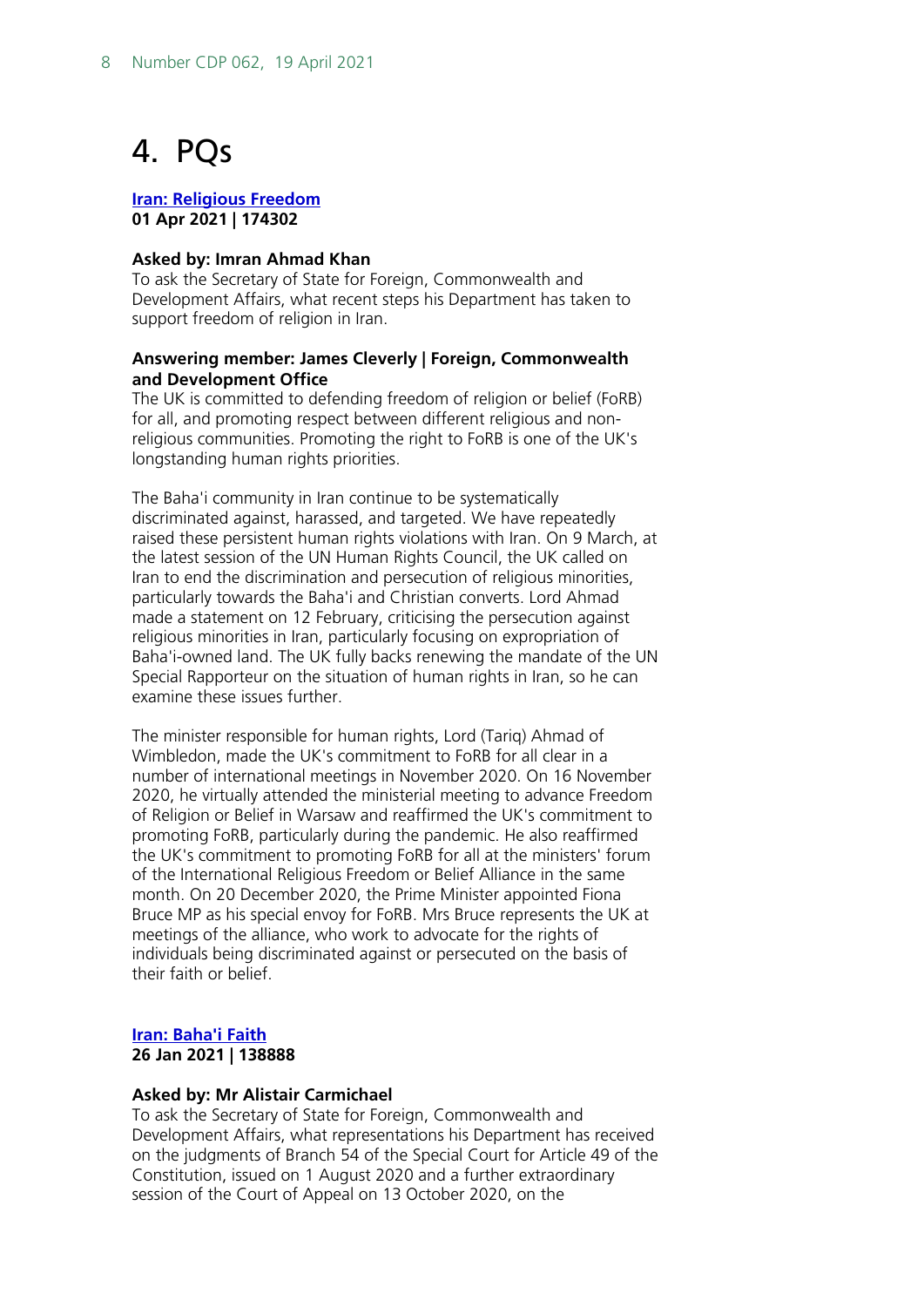expropriation of properties and farms owned by a community of Bahá'is in the village of Ivel; and if he will make a statement.

### **Answering member: James Cleverly | Foreign, Commonwealth and Development Office**

We remain deeply concerned by the continuing systematic discrimination, harassment and targeting of the Baha'i community in Iran. On 26 October 2020, we made a statement calling on Iran to ensure members of all religious and ethnic groups are treated equally before the law and allowed to participate fully in society. We support the assessment made by the UN Special Rapporteur on the situation of human rights in Iran, that discrimination against the Baha'is is sanctioned by a lack of constitutional recognition. The Government continues to raise our concerns on this and other persistent human rights violations with Iran, and maintains close engagement with the Baha'i community.

# **[Iran: Identity Cards](http://www.parliament.uk/written-questions-answers-statements/written-question/commons/2020-03-06/26142)**

**12 Mar 2020 | 26142**

# **Asked by: Bob Blackman**

To ask the Secretary of State for Foreign and Commonwealth Affairs, what representations he has received on the (a) access to fundamental rights of Iranian citizens who do not have a new digitised ID card and (b) effect of that new system on (i) members of the Baha'i community and (ii) others not recognised under the 1979 constitution; and if he will make a statement.

# **Answering member: James Cleverly | Foreign and Commonwealth Office**

We are aware of reports that Iran's Baha'i community are being prevented from obtaining identity cards under new rules, depriving them of accessing many basic services. We remain concerned about the continued harassment and mistreatment that the Baha'i and other minority religious groups face. We support the UN Special Rapporteur on the Situation of Human Rights in Iran's assessment that discrimination against the Baha'is in Iran is sanctioned by a lack of constitutional recognition. We regularly call upon Iran to cease harassment of all religious minorities and to fulfil its international and domestic obligations to protect freedom of religion or belief to all Iranians.

# **[Iran: Baha'i Faith](http://www.parliament.uk/written-questions-answers-statements/written-question/lords/2020-02-24/HL1834) 04 Mar 2020 | HL1834**

#### **Asked by: Baroness Whitaker**

To ask Her Majesty's Government what assessment they have made of reports that Iran's Baha'i minority are being prevented from obtaining identity cards under new rules, thereby depriving them of basic civil rights.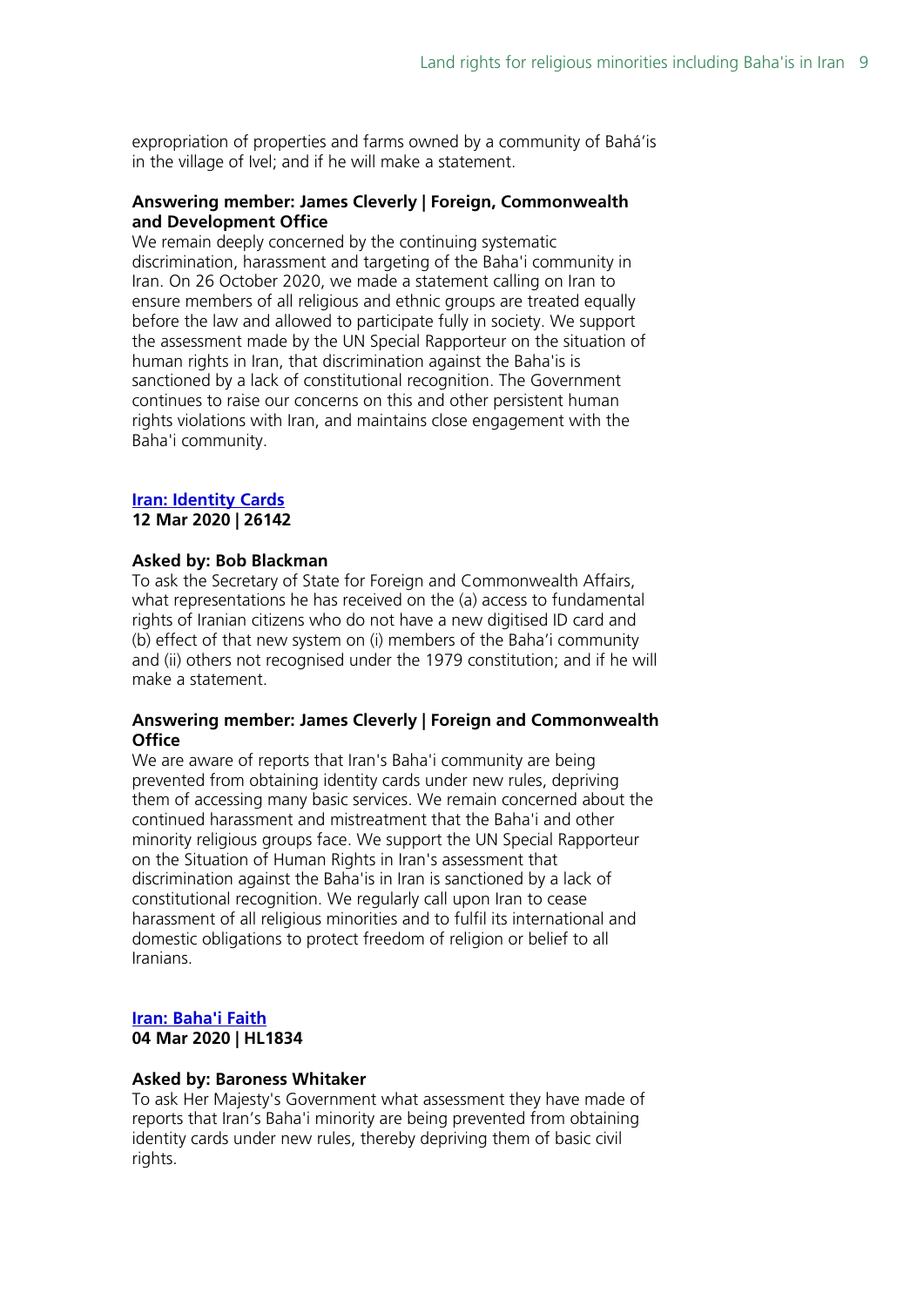# **Answering member: Lord Ahmad of Wimbledon | Foreign and Commonwealth Office**

We are aware of reports that Iran's Baha'i community are being prevented from obtaining identity cards under new rules, depriving them of accessing many basic services. We remain concerned about the continued harassment and mistreatment that the Baha'i and other minority religious groups face. We support the UN Special Rapporteur on the Situation of Human Rights in Iran's assessment that discrimination against the Baha'is in Iran is sanctioned by a lack of constitutional recognition. We regularly call upon Iran to cease harassment of all religious minorities and to fulfil its international and domestic obligations to protect freedom of religion or belief to all Iranians.

# **[Iran: Baha'i Faith](http://www.parliament.uk/written-questions-answers-statements/written-question/commons/2019-07-15/277106) 23 Jul 2019 | 277106**

#### **Asked by: Dr David Drew**

To ask the Secretary of State for Foreign and Commonwealth Affairs, what reports his Department has received on trends in the level of Tazir laws in Iran in relation to the (a) arbitrary punishment, (b) imprisonment and (c) internal exile of members of the Baha'i community in that country; and if he will make a statement.

# **Answering member: Dr Andrew Murrison | Foreign and Commonwealth Office**

We are aware of reports about the continued harassment and mistreatment that the Baha'i and other minority groups face. We support the assessment of the UN Special Rapporteur on the Situation of Human Rights that discrimination against the Baha'is in Iran is sanctioned by a lack of constitutional recognition and the absence of other legal protections for adherents of this faith. We regularly call upon Iran to cease harassment of all religious minorities and to fulfil its international and domestic obligations to protect freedom of religion or belief.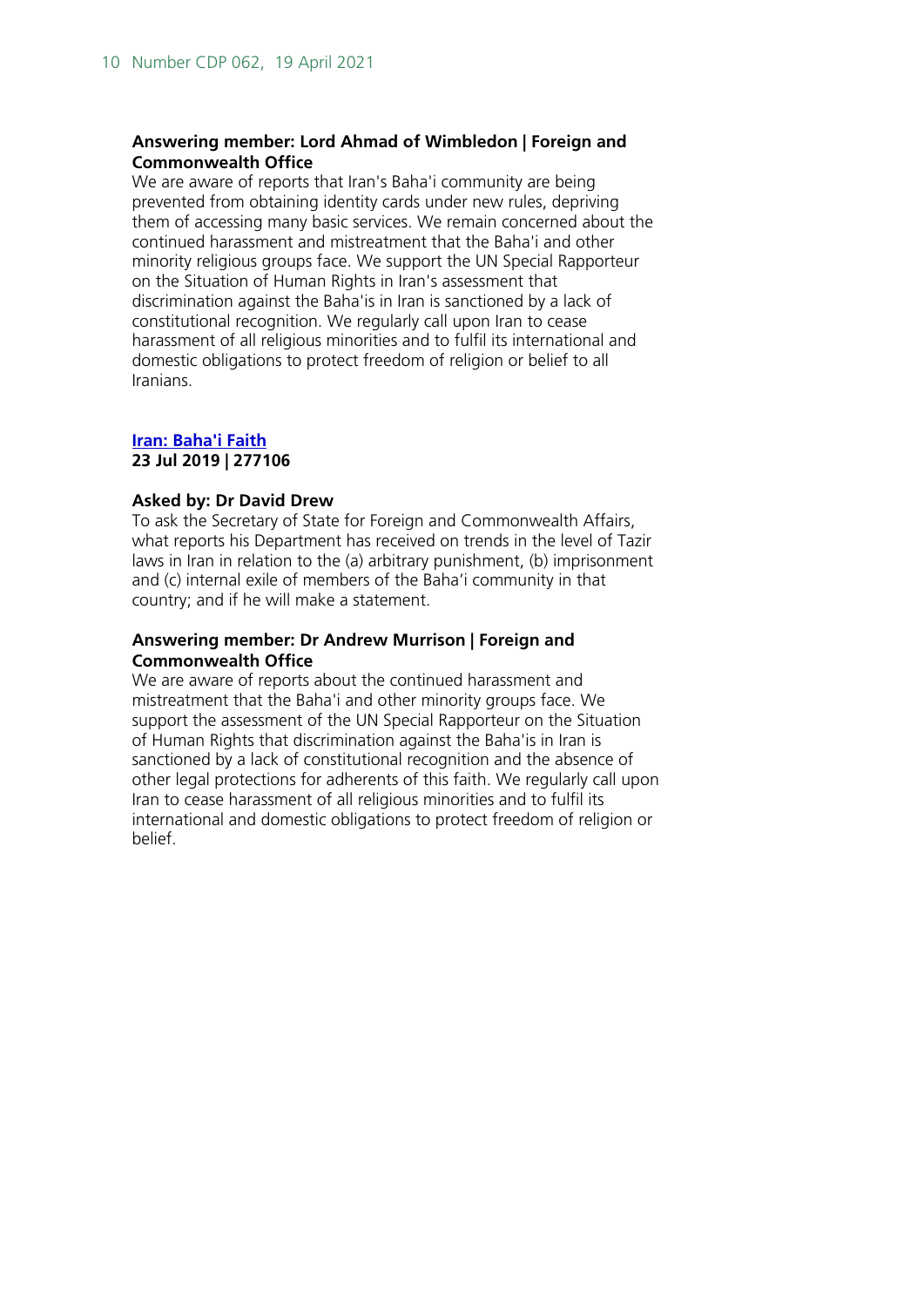# <span id="page-10-0"></span>5. Early Day Motions

# **[Pressures on Baha'is in Mazandaran](http://www.parliament.uk/edm/2019-21/1727)**

**EDM 1727 (session 2019-21) 13 April 2021 Mr Alistair Carmichael**

That this House notes a report of 9 March 2021 by Federation International des Ligues de Droits de L'Homme alerting the world to increased pressures on Baha'is in the province of Mazandaran, Iran; further notes the text of a directive from the Commission on Ethnicities, Sects and Religions in the town of Sari, Mazandaran, dated September 2020; observes that this directive mandates authorities to identify Baha'is students in order to bring them to Islam and to further suppress Baha'i economic activity; and urges the Government to make representations to the Iranian authorities on this matter.

# **[Baha'i land in Iran](http://www.parliament.uk/edm/2019-21/1487)**

# **EDM 1487 (session 2019-21) 10 February 2021 Lloyd Russell-Moyle**

That this House notes the judgment of Branch 54 of the Special Court for Article 49 of the Constitution in Iran, issued on 1 August 2020 and a further extraordinary session of the Court of Appeal on 13 October 2020 in the case of properties and farms belonging to a community of Baha'is; further notes the effect of these judgments appears to finalise the expropriation of lands that Baha'is have farmed for nearly 150 years; observes that Baha'i rights can be dismissed though their omission from the Constitution; and calls on the UK Government to make urgent representations to the Iranian authorities to prevent the dispossession of this law-abiding religious community.

### **[Baha'i community in Iran](http://www.parliament.uk/edm/2019-21/617) EDM 617 (session 2019-21) 16 June 2020 Mr Virendra Sharma**

That this House notes reports of the arrest of 71 members of the Baha'i community in Iran and that 29 of those members have now been imprisoned; further notes concerns have been expressed by UN experts about the heightened risk to health from the covid-19 virus to those in Iranian penal facilities; and calls on the UK government to urge the Iranian authorities to show clemency and release those detained Baha'is.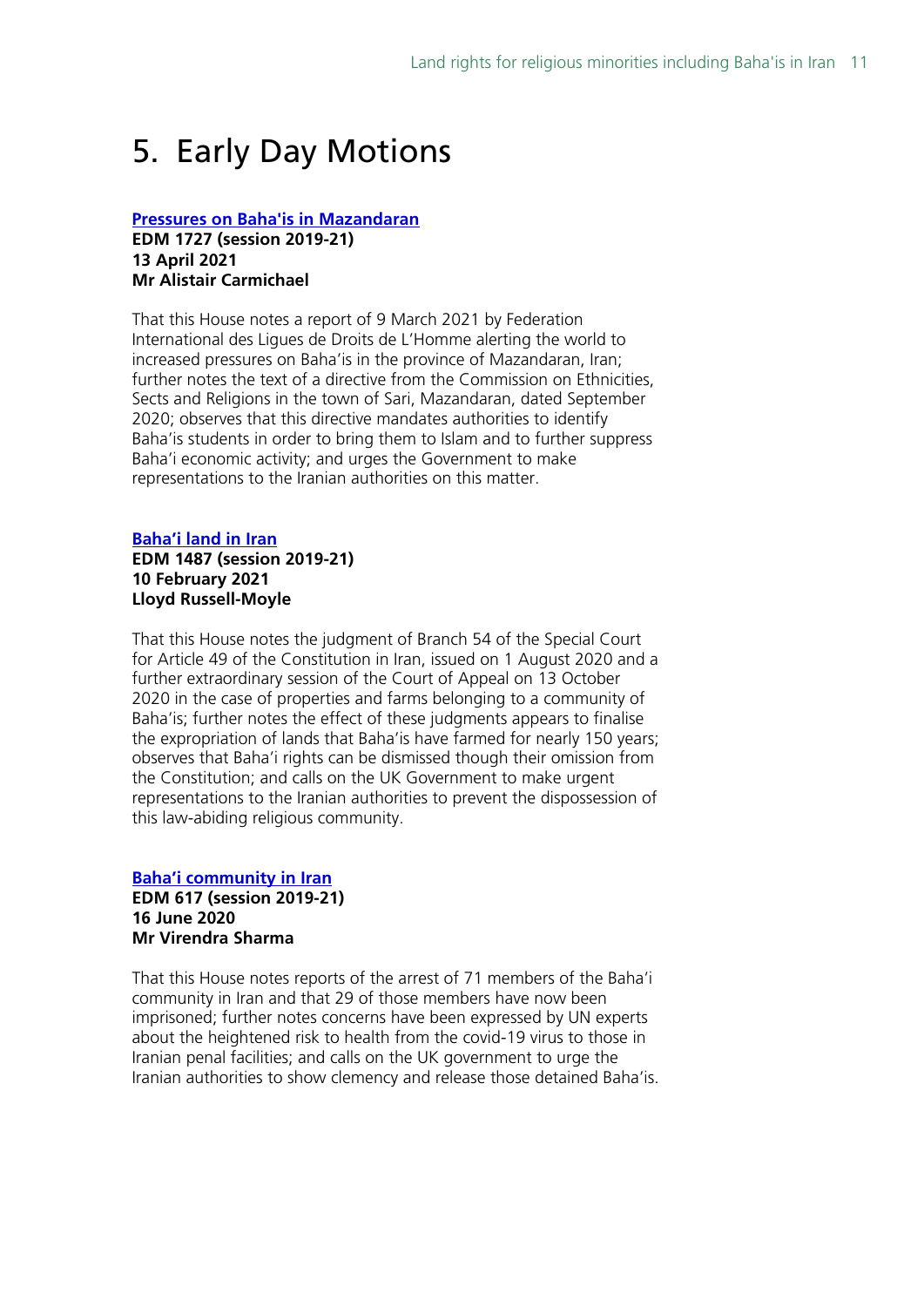# **[Freedom of religious belief in Iran](http://www.parliament.uk/edm/2019-21/209) EDM 209 (session 2019-21) 24 February 2020 Mary Glindon**

That this House notes the increasing importance of defence of freedom of religion of belief in UK foreign policy; further notes the arrest of 24 members of the Baha'i faith in Iran in October and November 2019; and calls on the Government to press Iranian authorities to cease its targeting of Baha'is and other religious minorities on account of their beliefs.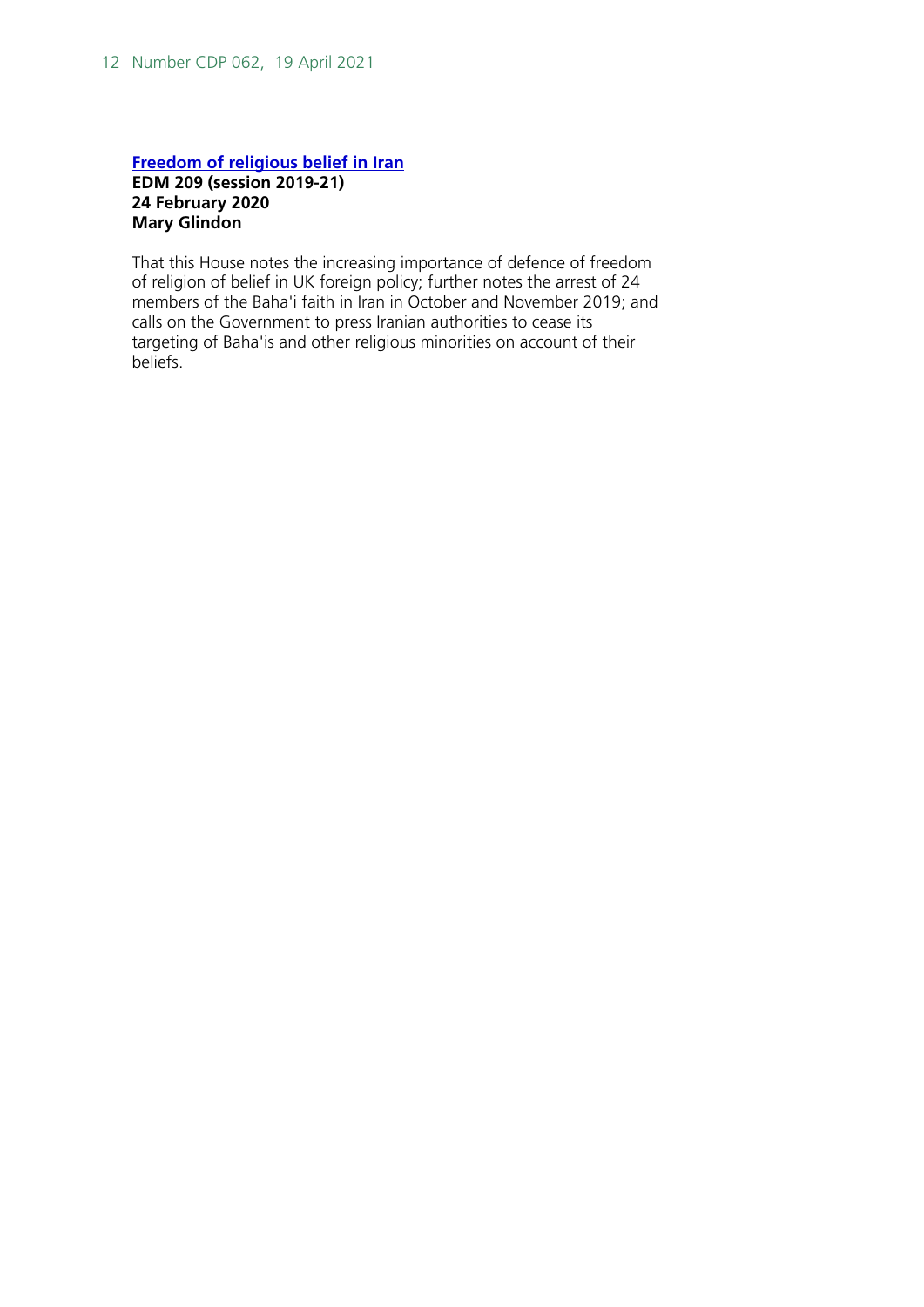# <span id="page-12-0"></span>6. Further reading

[Situation of human rights in the Islamic Republic of Iran: Report of the](https://undocs.org/en/A/hrc/46/50)  [Special Rapporteur on the situation of human rights in the Islamic](https://undocs.org/en/A/hrc/46/50)  [Republic of Iran, Javaid Rehman,](https://undocs.org/en/A/hrc/46/50) Human Rights Council, Forty-sixth session, 22 February–19 March 2021

[It's Their Land](https://www.youtube.com/watch?v=-TWoyFUzUIE) (YouTube), Bahá'í International Community, 21 February 2021

[UK Baha'i Office of Public Affairs](https://www.publicaffairs.bahai.org.uk/) (Website)

[Bahá'í International Community](https://www.bic.org/about/about-us) (Website)

[Archives of Baha'I Persecution in Iran](https://iranbahaipersecution.bic.org/) (Website)

[Iran Press Watch](http://iranpresswatch.org/) (Website)

[Center for Human Rights In Iran](https://iranhumanrights.org/) (Website)

Amnesty International: [Iran](https://www.amnesty.org/en/countries/middle-east-and-north-africa/iran/)

Human Rights Watch: [Iran](https://www.hrw.org/middle-east/north-africa/iran)